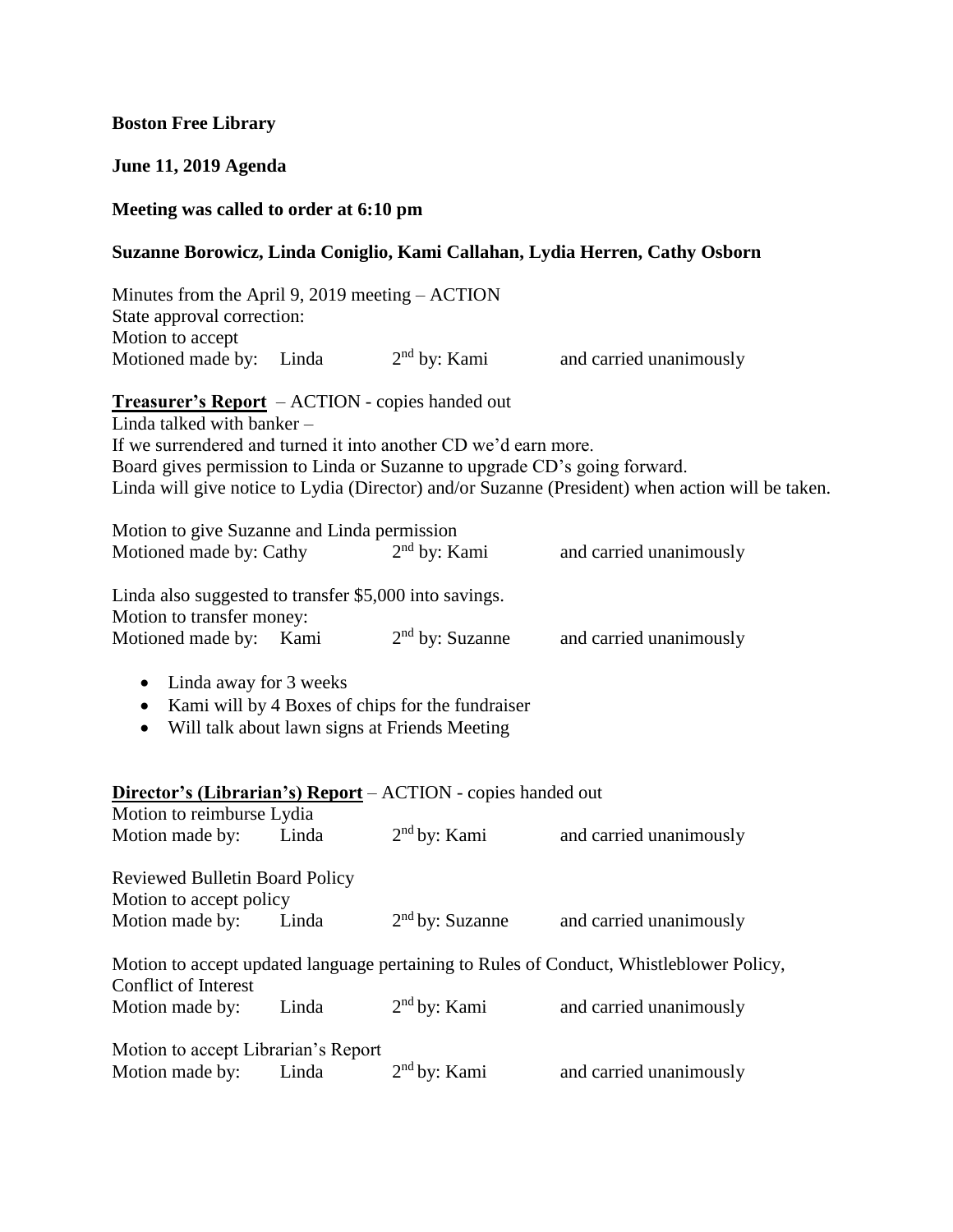## **President's Report -**

• Amendments to Bylaws

Suzanne will make corrections and send out

Lydia will check on timeline for public posting agenda and online posting of minutes. Delete Article VI, Section 9

|                                                           |       |                                 | Motion to accept change in language and Suzanne will make changes send them to Trustees |
|-----------------------------------------------------------|-------|---------------------------------|-----------------------------------------------------------------------------------------|
| Motion made by:                                           | Cathy | $2nd$ by: Linda                 | and carried unanimously                                                                 |
| Vote to accept Kami Callahan to the Board of Trustees     |       |                                 |                                                                                         |
| Motion made by:                                           | Cathy | $2nd$ by: Linda                 | and carried unanimously                                                                 |
| Vote to accept Suzanne as President of Board of Directors |       |                                 |                                                                                         |
| Motion made by:                                           | Linda | 2 <sup>nd</sup> by: Kami        | and carried unanimously                                                                 |
| Terms expiring                                            |       | - Lisa Witmer will not continue | - Matt Boyle for Vice President (not present) – next meeting                            |
| Motion to adjourn                                         |       |                                 |                                                                                         |
| Motion made by:                                           | Cathy | $2nd$ by: Linda                 | and carried unanimously                                                                 |
| Meeting adjourned at 7:07 PM                              |       |                                 |                                                                                         |

Meeting Schedule 2019 – Meetings begin at 6:00pm

June 11, 2019

September 10, 2019

December 10, 2019

(Please note that we are meeting five times this year instead of four and that all meeting dates are now on the second Tuesday of the month instead of the first.)

# **Librarian's Report**

| 1. Contract Balance: \$1312.72 |  |                                             |          |
|--------------------------------|--|---------------------------------------------|----------|
|                                |  | Checks written since the last board meeting |          |
| 4/9                            |  | 2286 Lydia Herren – Mileage Reimbursement   | \$259.84 |
| 4/22                           |  | 2287 Erie County Water Authority            | \$49.26  |
| 4/27                           |  | 2288 Chevalier – Plowing over Contract Date | \$150.00 |
| 4/29                           |  | 2289 Republic Services – Garbage            | \$73.63  |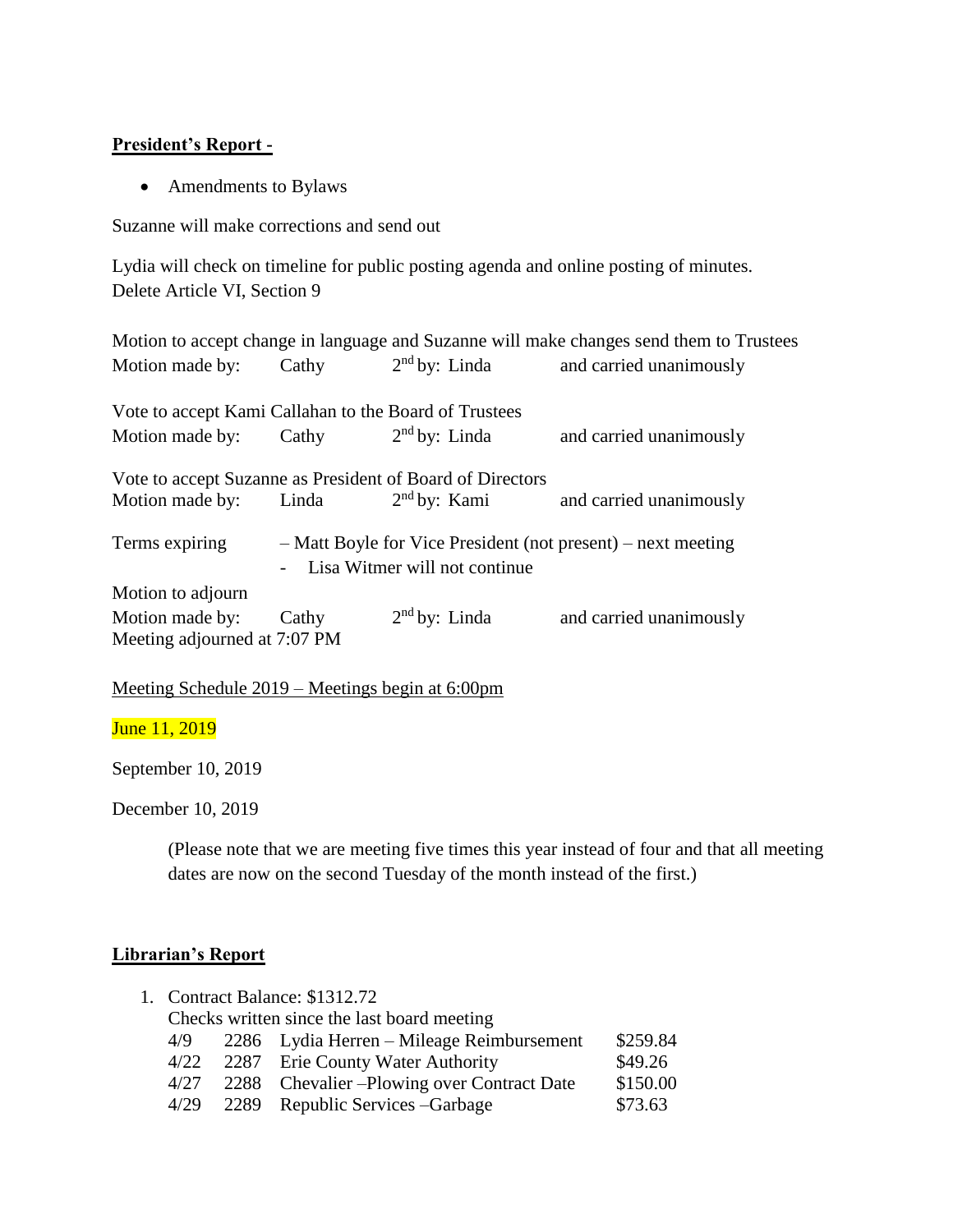| 5/2  | $2290$ Ruckers – Soil and Seed          | \$89.92  |
|------|-----------------------------------------|----------|
| 5/13 | 2291 Michael Nowak – Gas for Lawn Mower | \$12.00  |
| 6/3  | 2292 Republic Services – Garbage        | \$73.85  |
| 6/3  | 2293 Ruckers – Soil and Seed            | \$139.50 |

I am respectfully requesting reimbursement for \$171.53 for programming supplies for programs held in April, May and June.

Meetings attended:

ACT Meeting – May  $4<sup>th</sup>$  at the Central Library

Discussion of renegotiating the Contract between the BECPL and the Contract Libraries to update the language. ACT is looking for people to participate in the committee for this purpose. The rest of the meeting was devoted to Safety in Libraries, including AEDS, Narcan, and violent patrons. Several libraries do have AEDs, but there are potential issues in having staff trained to utilize the equipment (out of title claim since it is not listed in the job description).

Early Literacy Training- June  $10<sup>th</sup>$  at the Central Library

Correspondences:

Letters to Senator Gallivan and Assemblyman DiPietro – requesting State Aid for upgraded, energy efficient HVAC system. I have not yet gotten a response from either. Thank You to Faith Church Volunteers

Thank You Letters to Association Membership donations – Linda Coniglio

### 2. Annual Report Mailing

The Annual Report has been mailed to approximately 374 recipients on our mailing list. The cost was \$220 for stamps. To date we have received \$720 in Association Membership Donations (exactly the same amount as this time last year).

### 3. Garden Volunteers

On Sunday, May 19<sup>th</sup> volunteers from Faith United Church of Christ Sunday School came to the library to help clean out the gardens. They worked for approximately an hour, cleared leaves out of all the gardens, and helped dig out the bushes near the ramp that were dying.

#### 4. Hot Dog Fundraiser Thursday, July  $11@^{th} 5:00 PM - 7:30 PM$

Legislator Mills has offered to donate 147 hot dogs (for the district number) to our fundraiser. The Friends of the Boston Library have secured \$300 in business sponsorships. We will discuss purchasing a tent for the evening at the Friends meeting tonight.

The event will include an Art/Craft Fair with approximately 15 local vendors and live music provided by Alex Krolikowski.

I will be holding a raffle for children with prize bags – one chance to win per book checked out to encourage people to explore the library during the event.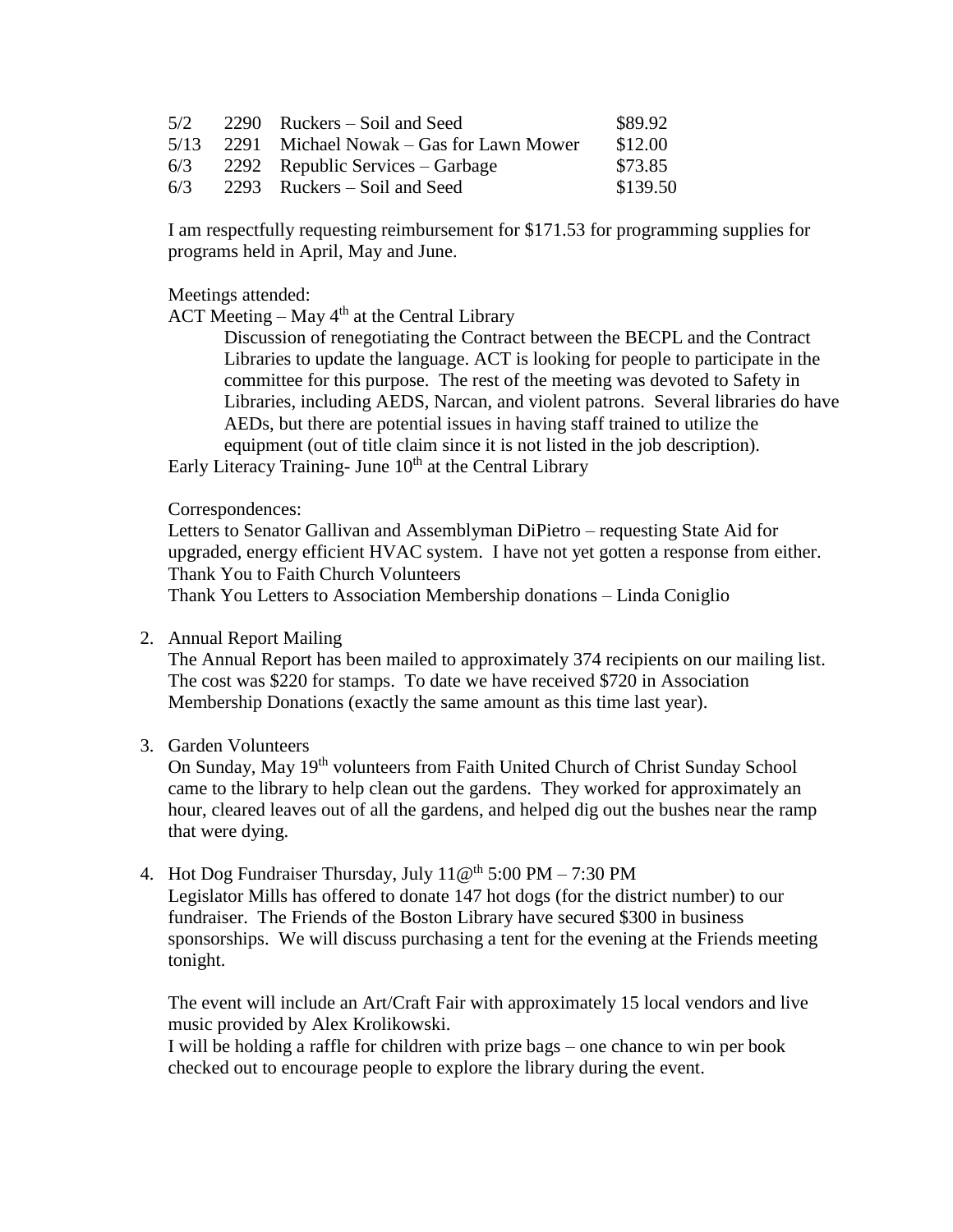A bike/ basket raffle will also be held and donations have been requested on Facebook as well as on signs in the library.

I will advertise the event on our roadside sign, with flyers posted around town, a radio ad, Facebook posts, and inclusion in the online WNY events page. I will also try to get an article in both the Springville Journal and the Pennysaver.

I have contacted the Boston Fire Hall to see if we can utilize their parking lot for our artists. We will need a vehicle to shuttle the artists/vendors to and from the library.

Legislator Mills will also present the library with a donation check at the fundraiser to show his continued support of the library.

5. Other updates:

Meals on Wheels is currently undergoing organizational changes which has placed our partnership on hold. We will be re-evaluating and presenting the partnership again as soon as their organization is prepared to review our proposal.

- 6. Spring Programming Report
	- a. April: 11 programs held with attendance of 214 with an additional 35 one-on-one sessions with the therapy dog.
	- b. May: 9 programs held with attendance of 123 with an additional 45 one-on-one sessions with the therapy dog and an outreach preschool story time to Churchill Child Care Center with an attendance of 23.
	- c. June: Our Father's Day craft program was attended by 32 people and we currently have approximately 25 people signed up to participate in our Bubble Day Summer Kickoff Event.
	- d. Battle of the Book is off to a strong start with 10 kids committed to participating in Team Boston this summer. We are looking for additional participants to fill out our two teams.

### 7. Upcoming Programs **Ongoing Events**

# *Preschool Story Time*

Mondays 10:30 AM (July 1st - August 5th) or Tuesdays 6:00 PM (July 2nd - August 6th) Stories, crafts, games, songs and snacks For ages  $3 - 6$ 

# *Toddler Lapsit Story Time*

Thursdays 10:30 AM (July 11th - August 15th) Stories, rhymes, songs and more! For ages 6 months - 2 years

### *Canine Good Citizen Reading Dog on Staff*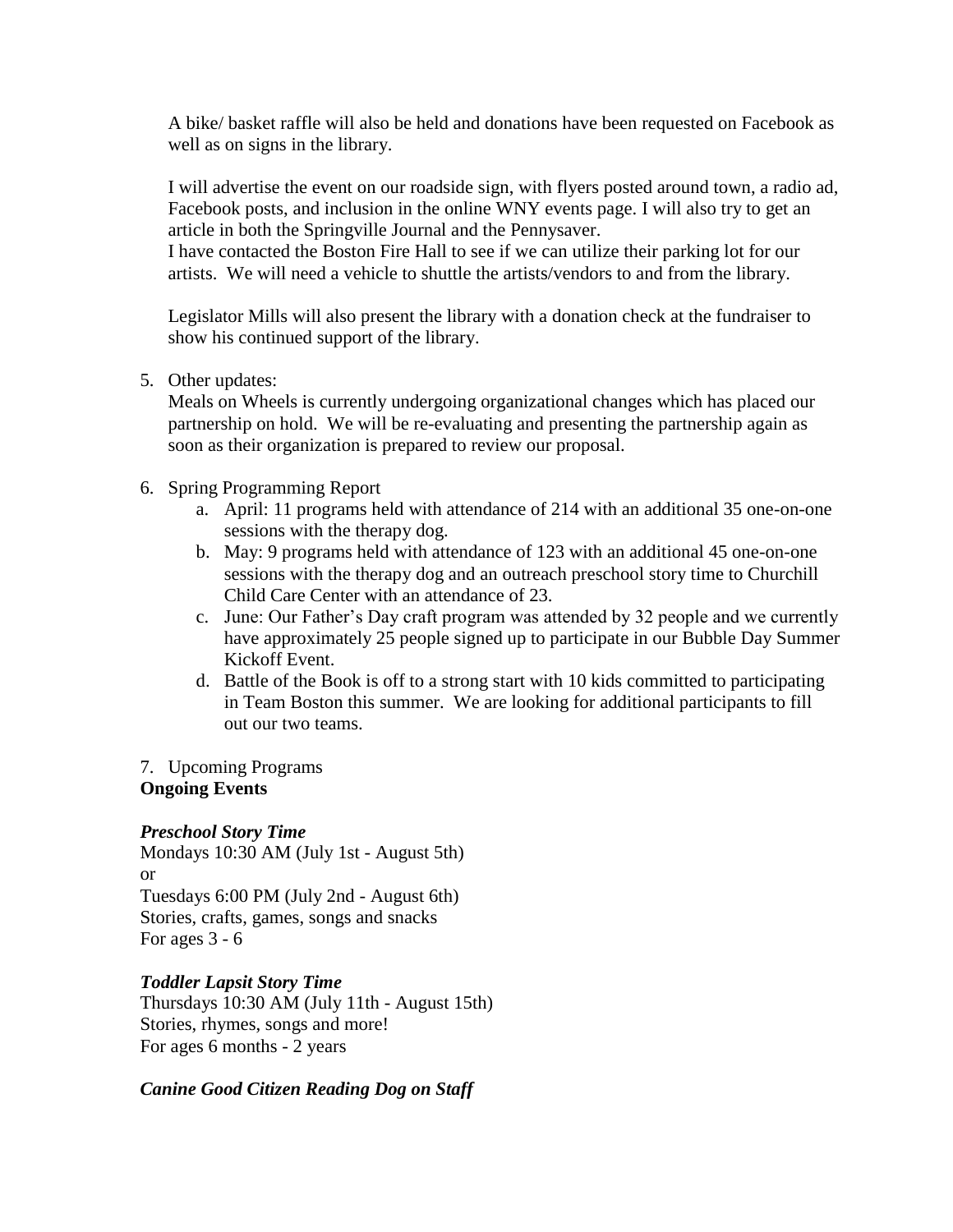Wednesdays 10:00 AM - 2:00 PM (May 29th - August 28th) Stop in and sign up for a session to read to Boston's Canine Good Citizen Therapy Dog. Practicing reading aloud to such a good listener helps children to gain confidence in their abilities.

## *Battle of the Books*

Mondays\* 6:00 - 7:00 PM June 4th - August 3rd

\*Check posted schedule for dates and times

If you are a student entering 6th, 7th, 8th, or 9th grade in the fall of 2019, and you like to read, compete and enjoy great food and prizes - Team Boston wants you! We meet once a week in June and July to discuss the books and answer trivia questions all leading up to the final exciting Battle on August 3rd at E.C.C. South Campus. Call 716-941-3516 to register or join us for the informational meeting on May 13th at 6:00 PM.

# **Special Events**

*Thursday, June 27th, 5:00 PM - 6:00 PM - Bubble Day Summer Kickoff* Come to the library to make different types of bubble wands and bubble solutions and put them all to the test to see who can create the biggest bubble. All ages welcome. Call 716- 941-3516 to register.

*Thursday, July 11th, 5:00 PM - 7:30 PM - Annual Summer Fundraiser* Join us for an Art/Craft market with local vendors and artisans, live music by Wise Alex, \$1.00 hot dogs, basket raffle, bike raffle, and crafts for the kids. Fun for all ages!

*Monday, July 15th, 6:00 PM - Kids Yoga with Blue Sky Wellness* Enjoy all the wonderful benefits of yoga. Recommended for ages 3 to 10.

# *Tuesday, July 16th, 6:00 PM - To the Moon and Back*

Have you ever wondered what life is like on the moon? Let's have some fun exploring the moon's surface while singing and dancing our way through the solar system. Recommended for ages 3-8.

*Thursday, July 25th, 6:00 PM - Nature Lessons in Kindness and Creativity* Authors Dave Bauer and Stephanie Parwulski read from their books and teach us through interactive activities about all the gifts nature has to offer. Recommended for ages 4 - 9

*Monday, July 29th, 6:00 PM - New York State and the Erie Canal - The Hill Brothers* The Hill Brothers focus on music and folklore from New York State's history, with special emphasis on the Erie Canal. You'll enjoy their humor, period songs, and lots of audience participation on a fun-filled musical trip across the state. All ages welcome! This program is made possible through a grant from the New York State Regional Economic Council, NYS Council on the Arts, Governor Andrew M. Cuomo and the New York State Legislature.

*Monday, August 5th, 6:00 PM - Kids Yoga with Blue Sky Wellness*